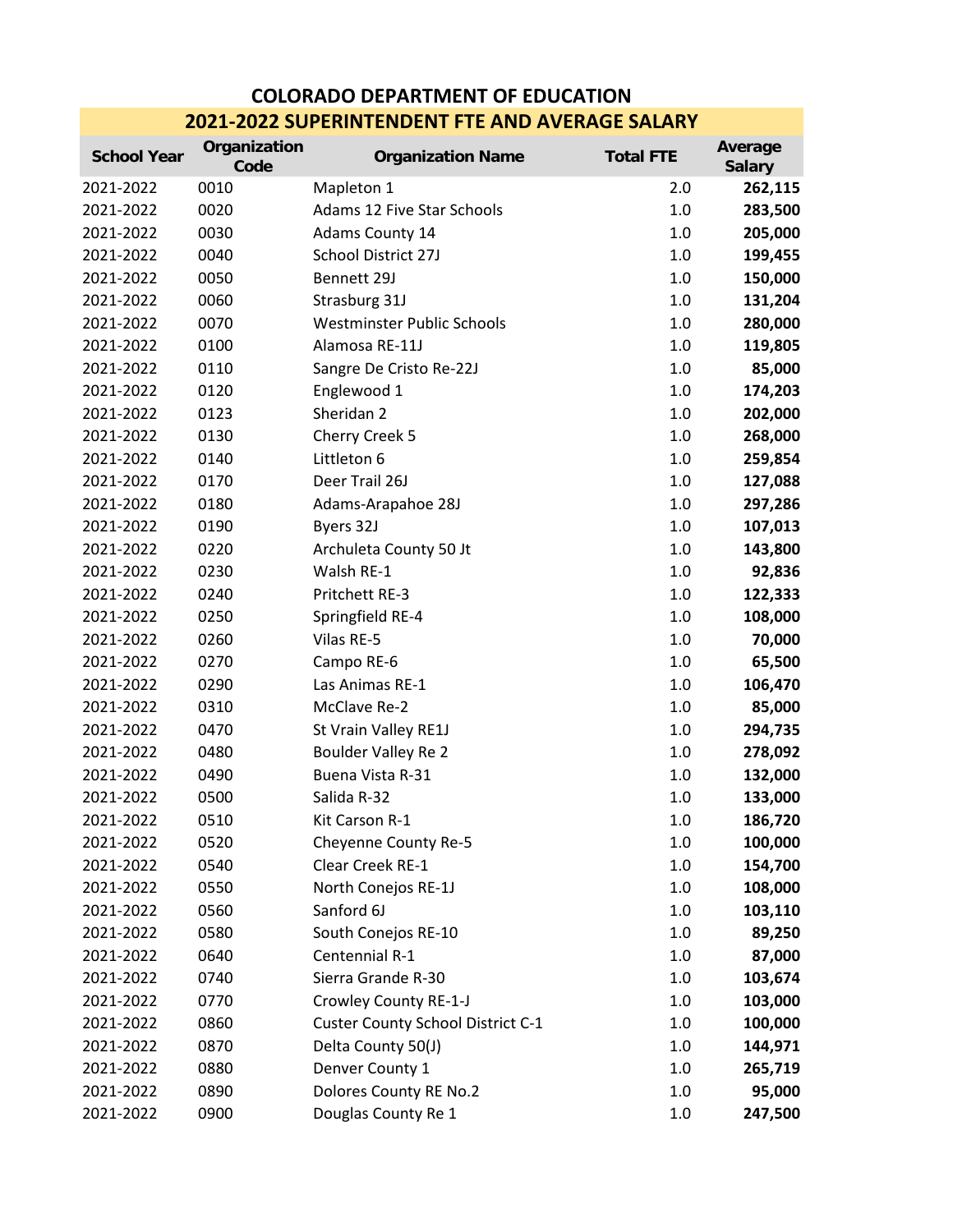| 2021-2022 | 0910 | Eagle County RE 50               | 1.0 | 233,289 |
|-----------|------|----------------------------------|-----|---------|
| 2021-2022 | 0920 | <b>Elizabeth School District</b> | 1.0 | 154,650 |
| 2021-2022 | 0930 | Kiowa C-2                        | 1.0 | 88,000  |
| 2021-2022 | 0940 | Big Sandy 100J                   | 1.0 | 119,000 |
| 2021-2022 | 0950 | Elbert 200                       | 1.0 | 96,600  |
| 2021-2022 | 0960 | Agate 300                        | 1.0 | 75,000  |
| 2021-2022 | 0970 | Calhan RJ-1                      | 1.0 | 117,020 |
| 2021-2022 | 0980 | Harrison 2                       | 2.0 | 157,798 |
| 2021-2022 | 0990 | Widefield 3                      | 1.0 | 197,487 |
| 2021-2022 | 1000 | Fountain 8                       | 1.0 | 276,276 |
| 2021-2022 | 1010 | Colorado Springs 11              | 1.0 | 260,649 |
| 2021-2022 | 1020 | Cheyenne Mountain 12             | 1.0 | 200,000 |
| 2021-2022 | 1030 | <b>Manitou Springs 14</b>        | 1.0 | 132,328 |
| 2021-2022 | 1040 | Academy 20                       | 1.0 | 259,391 |
| 2021-2022 | 1050 | Ellicott 22                      | 1.0 | 100,000 |
| 2021-2022 | 1060 | Peyton 23 Jt                     | 1.0 | 126,246 |
| 2021-2022 | 1070 | Hanover 28                       | 1.0 | 100,000 |
| 2021-2022 | 1080 | Lewis-Palmer 38                  | 1.0 | 161,926 |
| 2021-2022 | 1110 | District 49                      | 1.0 | 161,276 |
| 2021-2022 | 1120 | Edison 54 JT                     | 1.0 | 83,000  |
| 2021-2022 | 1130 | Miami/Yoder 60 JT                | 1.0 | 112,000 |
| 2021-2022 | 1140 | Canon City RE-1                  | 1.0 | 100,000 |
| 2021-2022 | 1150 | Fremont RE-2                     | 1.0 | 125,000 |
| 2021-2022 | 1160 | Cotopaxi RE-3                    | 1.0 | 96,231  |
| 2021-2022 | 1180 | Roaring Fork RE-1                | 1.0 | 170,289 |
| 2021-2022 | 1195 | Garfield Re-2                    | 1.0 | 159,685 |
| 2021-2022 | 1220 | Garfield 16                      | 1.0 | 156,458 |
| 2021-2022 | 1330 | Gilpin County RE-1               | 1.0 | 144,283 |
| 2021-2022 | 1340 | West Grand 1-JT                  | 1.0 | 105,000 |
| 2021-2022 | 1350 | East Grand 2                     | 1.0 | 123,187 |
| 2021-2022 | 1360 | <b>Gunnison Watershed RE1J</b>   | 1.0 | 128,538 |
| 2021-2022 | 1380 | Hinsdale County RE 1             | 1.0 | 80,000  |
| 2021-2022 | 1390 | Huerfano Re-1                    | 1.0 | 98,000  |
| 2021-2022 | 1400 | La Veta Re-2                     | 1.0 | 89,000  |
| 2021-2022 | 1410 | North Park R-1                   | 1.0 | 96,700  |
| 2021-2022 | 1420 | Jefferson County R-1             | 1.0 | 228,994 |
| 2021-2022 | 1430 | Eads RE-1                        | 1.0 | 145,700 |
| 2021-2022 | 1440 | Plainview RE-2                   | 1.0 | 130,000 |
| 2021-2022 | 1450 | Arriba-Flagler C-20              | 1.0 | 90,000  |
| 2021-2022 | 1460 | Hi-Plains R-23                   | 1.0 | 85,000  |
| 2021-2022 | 1480 | <b>Stratton R-4</b>              | 1.0 | 92,500  |
| 2021-2022 | 1490 | Bethune R-5                      | 1.0 | 90,000  |
| 2021-2022 | 1510 | Lake County R-1                  | 1.0 | 107,120 |
| 2021-2022 | 1520 | Durango 9-R                      | 1.0 | 174,307 |
| 2021-2022 | 1530 | Bayfield 10 Jt-R                 | 1.0 | 145,000 |
| 2021-2022 | 1540 | Ignacio 11 JT                    | 1.0 | 120,000 |
| 2021-2022 | 1550 | Poudre R-1                       | 1.0 | 230,000 |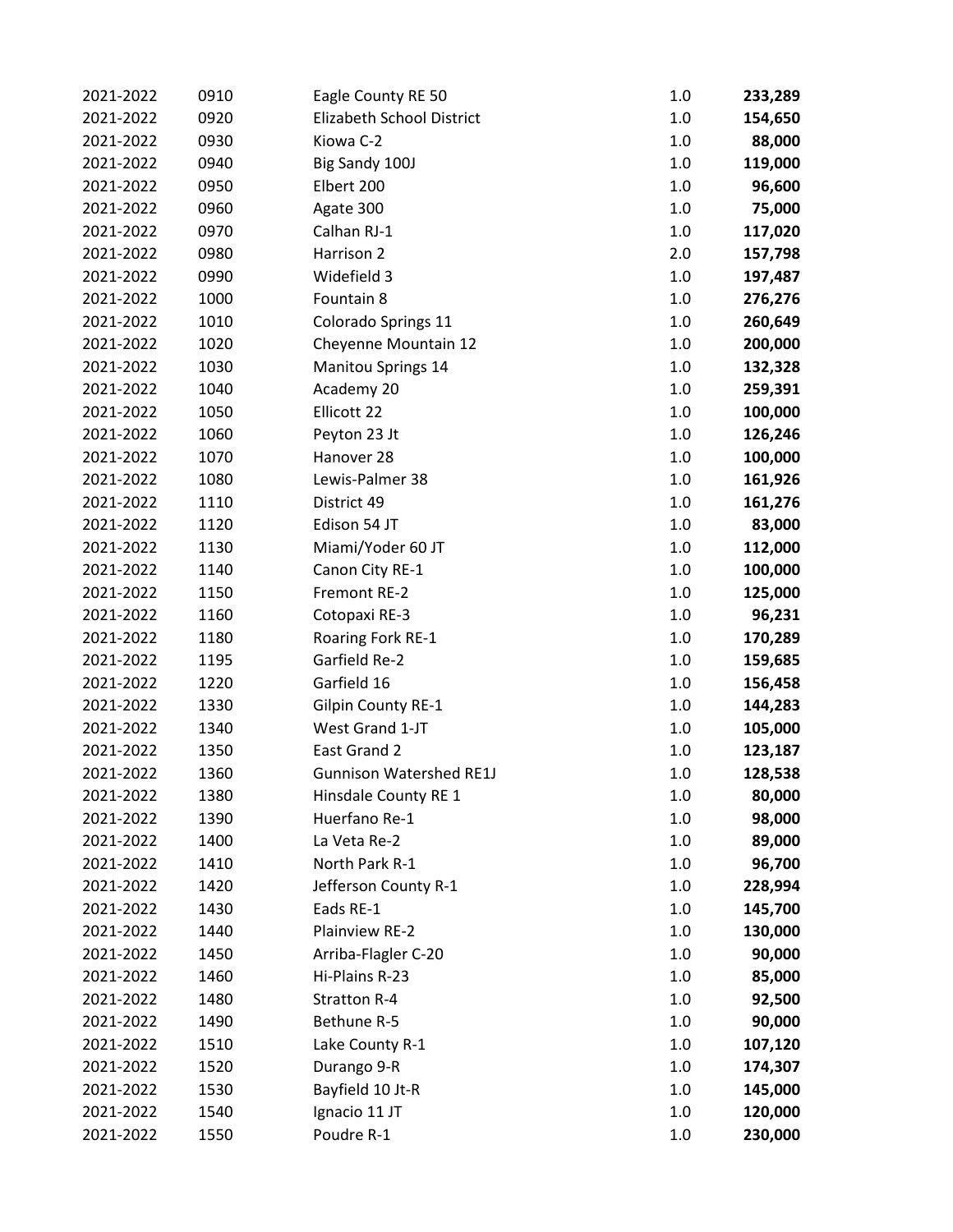| 2021-2022 | 1560 | Thompson R2-J                 | 1.0 | 212,956 |
|-----------|------|-------------------------------|-----|---------|
| 2021-2022 | 1570 | Estes Park R-3                | 1.0 | 152,203 |
| 2021-2022 | 1580 | Trinidad 1                    | 1.0 | 132,600 |
| 2021-2022 | 1590 | Primero Reorganized 2         | 1.0 | 89,273  |
| 2021-2022 | 1600 | Hoehne Reorganized 3          | 1.0 | 104,000 |
| 2021-2022 | 1620 | Aguilar Reorganized 6         | 1.0 | 100,000 |
| 2021-2022 | 1750 | <b>Branson Reorganized 82</b> | 1.0 | 100,000 |
| 2021-2022 | 1760 | Kim Reorganized 88            | 1.0 | 65,000  |
| 2021-2022 | 1780 | Genoa-Hugo C113               | 1.0 | 75,000  |
| 2021-2022 | 1790 | Limon RE-4J                   | 1.0 | 95,000  |
| 2021-2022 | 1810 | Karval RE-23                  | 1.0 | 70,000  |
| 2021-2022 | 1828 | Valley RE-1                   | 1.0 | 86,154  |
| 2021-2022 | 1850 | Frenchman RE-3                | 1.0 | 94,974  |
| 2021-2022 | 1860 | <b>Buffalo RE-4J</b>          | 1.0 | 114,978 |
| 2021-2022 | 1870 | Plateau RE-5                  | 1.0 | 100,000 |
| 2021-2022 | 1980 | De Beque 49JT                 | 1.0 | 121,000 |
| 2021-2022 | 1990 | Plateau Valley 50             | 1.0 | 160,721 |
| 2021-2022 | 2000 | Mesa County Valley 51         | 1.0 | 221,698 |
| 2021-2022 | 2010 | <b>Creede School District</b> | 1.0 | 76,300  |
| 2021-2022 | 2020 | Moffat County RE: No 1        | 1.0 | 140,000 |
| 2021-2022 | 2035 | Montezuma-Cortez RE-1         | 1.0 | 94,652  |
| 2021-2022 | 2055 | Dolores RE-4A                 | 1.0 | 100,000 |
| 2021-2022 | 2070 | Mancos Re-6                   | 1.0 | 105,000 |
| 2021-2022 | 2180 | Montrose County RE-1J         | 1.0 | 172,388 |
| 2021-2022 | 2190 | West End RE-2                 | 1.0 | 86,500  |
| 2021-2022 | 2395 | Brush RE-2(J)                 | 1.0 | 158,725 |
| 2021-2022 | 2405 | Fort Morgan Re-3              | 1.0 | 53,333  |
| 2021-2022 | 2505 | Weldon Valley RE-20(J)        | 1.0 | 92,000  |
| 2021-2022 | 2515 | Wiggins RE-50(J)              | 1.0 | 123,320 |
| 2021-2022 | 2520 | East Otero R-1                | 1.0 | 108,150 |
| 2021-2022 | 2530 | Rocky Ford R-2                | 1.0 | 108,600 |
| 2021-2022 | 2535 | Manzanola 3J                  | 1.0 | 73,720  |
| 2021-2022 | 2540 | Fowler R-4J                   | 1.0 | 92,455  |
| 2021-2022 | 2560 | Cheraw 31                     | 1.0 | 80,000  |
| 2021-2022 | 2570 | Swink 33                      | 1.0 | 95,000  |
| 2021-2022 | 2580 | Ouray R-1                     | 1.0 | 94,820  |
| 2021-2022 | 2590 | Ridgway R-2                   | 1.0 | 102,814 |
| 2021-2022 | 2600 | Platte Canyon 1               | 1.0 | 132,870 |
| 2021-2022 | 2610 | Park County RE-2              | 1.0 | 107,500 |
| 2021-2022 | 2620 | Holyoke Re-1J                 | 1.0 | 105,000 |
| 2021-2022 | 2630 | Haxtun RE-2J                  | 1.0 | 115,000 |
| 2021-2022 | 2640 | Aspen 1                       | 1.0 | 203,940 |
| 2021-2022 | 2650 | Granada RE-1                  | 1.0 | 92,829  |
| 2021-2022 | 2660 | Lamar Re-2                    | 1.0 | 117,000 |
| 2021-2022 | 2670 | Holly RE-3                    | 1.0 | 88,000  |
| 2021-2022 | 2680 | Wiley RE-13 Jt                | 1.0 | 47,727  |
| 2021-2022 | 2690 | Pueblo City 60                | 1.0 | 195,000 |